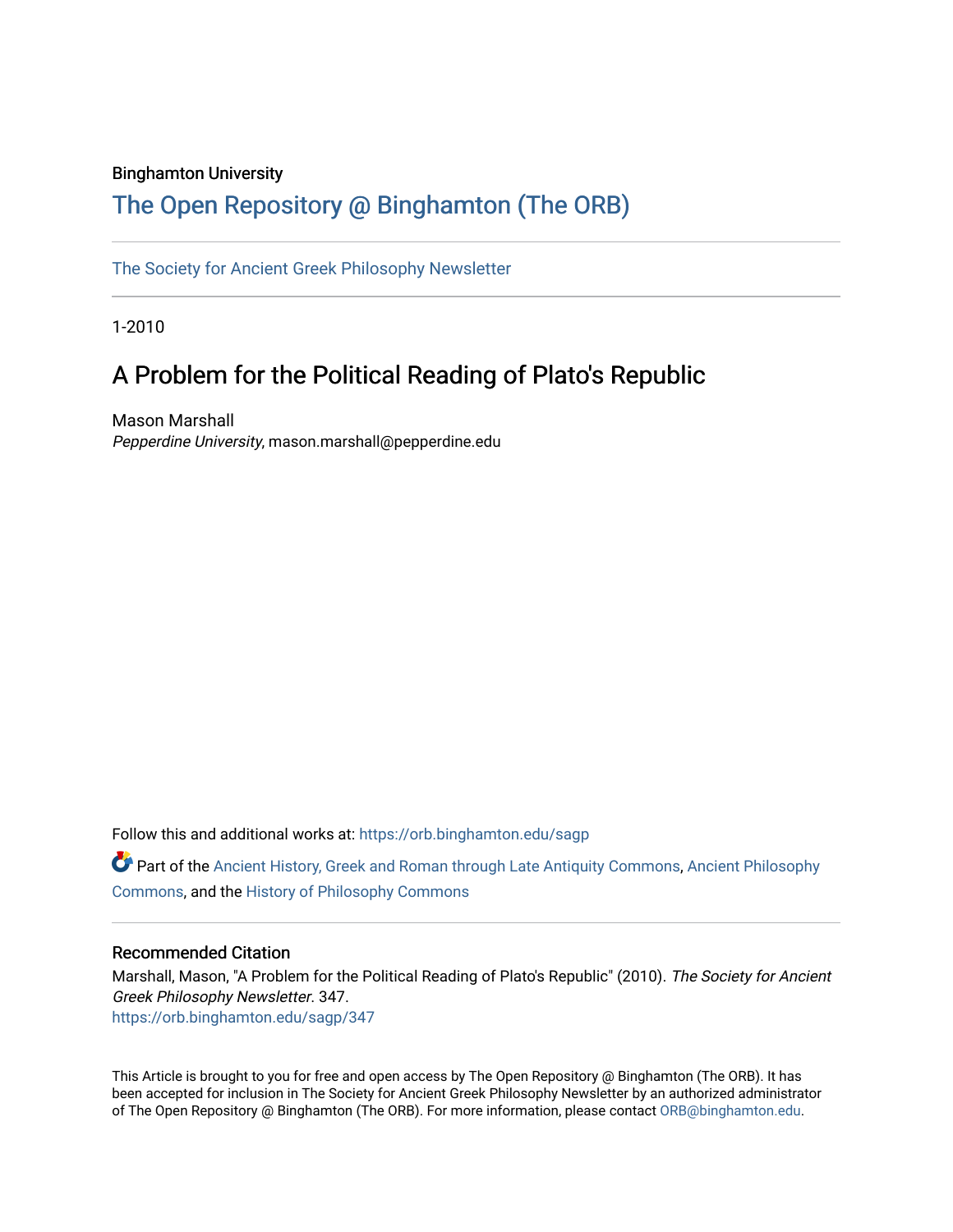## **A Problem for the Political Reading of Plato's** *Republic*

Mason Marshall, Pepperdine University [Mason.Marshall@Pepperdine.Edu]

#### ABSTRACT

On one of the most common readings of the *Republic*, Plato means for us to agree with Socrates and his interlocutors that their aristocratic city is the just *polis*. For convenience, I call this the political reading. It is no wonder, of course, that this interpretation is as common as it is, since it might be one of the most natural interpretations of the *Republic*. I argue, though, that it faces a serious problem: Socrates and his interlocutors' argument for the justice of the aristocratic city has certain deficits, and—more important—there is considerable evidence that Plato was aware of at least one of these deficits and that he thought it was obvious enough for his readers to see.

In the *Republic*, according to most scholars, Plato means to show what the just city is.<sup>1</sup> To be sure, most scholars think he also wants to point up the nature and value of justice in the *soul*: in other words, they think he offers an ethical argument, as well as a political argument. But on one of the most common readings, at any rate, he means for us to agree with Socrates and his interlocutors that their aristocratic city is the just *polis*<sup>2</sup>. It is no wonder that this reading—call it the political reading—is as common as it is. It might be one of the most natural interpretations of the *Republic*, in part because of how much of the dialogue concerns the aristocratic city.

Nonetheless, I think the political reading faces a serious problem, one that runs far deeper than the difficulties that have gotten the most attention from scholars.<sup>3</sup> Scholars have focused on various shortcomings that Socrates and his interlocutors' political argument can seem to have. And similarly, in this paper I will underscore a certain deficit in that argument. But what I will mainly emphasize is how much evidence there is that *Plato was aware* of this particular deficit and that he thought it was obvious enough for his readers to see. To strengthen my argument, I will suppose that one version of the political reading might say that Plato means to promote his political view just rhetorically—that is, by some means other than a sufficiently promising argument. I mean to show that even this alternative version of the political reading faces the problem I will name. After making my case, I will briefly indicate why this problem seems significant.

 $<sup>1</sup>$  At least, he means to provide a satisfactory account of what it is. Perhaps for some commentators, his argument</sup> is supposed to be only provisional (see, e.g., Burnyeat 2006, 3; Singpurwalla 2006, 263; Long 2005, 181; Kamtekar 1998, 315). See the last par. in §III below.<br><sup>2</sup> Here and below, I refer to the aristocratic city that Socrates and his interlocutors deem the just *polis* by the end

of the *Republic*. Some commentators have suggested that although Plato makes both the ethical argument and the political argument, he does not mean for the ethical argument to subsume the political argument (see, e.g., Lane 2006, 173; Annas 1981, 185, though in relation to 187, 296). Other commentators have held that the political argument *is* part of the ethical argument, meaning that Plato makes the political argument in order to bolster his claim about the nature and value of justice in the soul (see, e.g., Penner 2006, 162n.19; Kraut 1997b, 217-18n.11; Murphy 1951, 76; Guthrie 1966, 30). Even Annas (1999) seems to think that the political argument is integral to the ethical argument (see 82): apparently, all she denies is that the *Republic* is supposed to provide a blueprint for building or reforming cities in the phenomenal world (see 72-95, especially 80, 88, 90-91, 98-99n.7, 126ff.). On the status of the city of pigs, see note 19 below.<br><sup>3</sup> Among these difficulties are the ones noted in Sachs 1997, difficulties involving the city-soul analogy, and the

talk of compulsion in passages such as 500d4-8, 519e1-520a4, 520a6-9, e1-4, 521b7-11, 539e2-5, and 540b2-5. Contending that the *Republic* is aporetic, MacIntyre (2007) points to certain flaws that Socrates and his interlocutors' arguments seem to have. In my estimation, MacIntyre offers too little evidence that Plato was aware of those flaws. Herein all my references to Plato's works are to the texts in Burnet's edition; translations of passages in the *Republic* are based on Bloom 1968; and translations of passages in other Platonic dialogues are based on the translations in Cooper 1997a.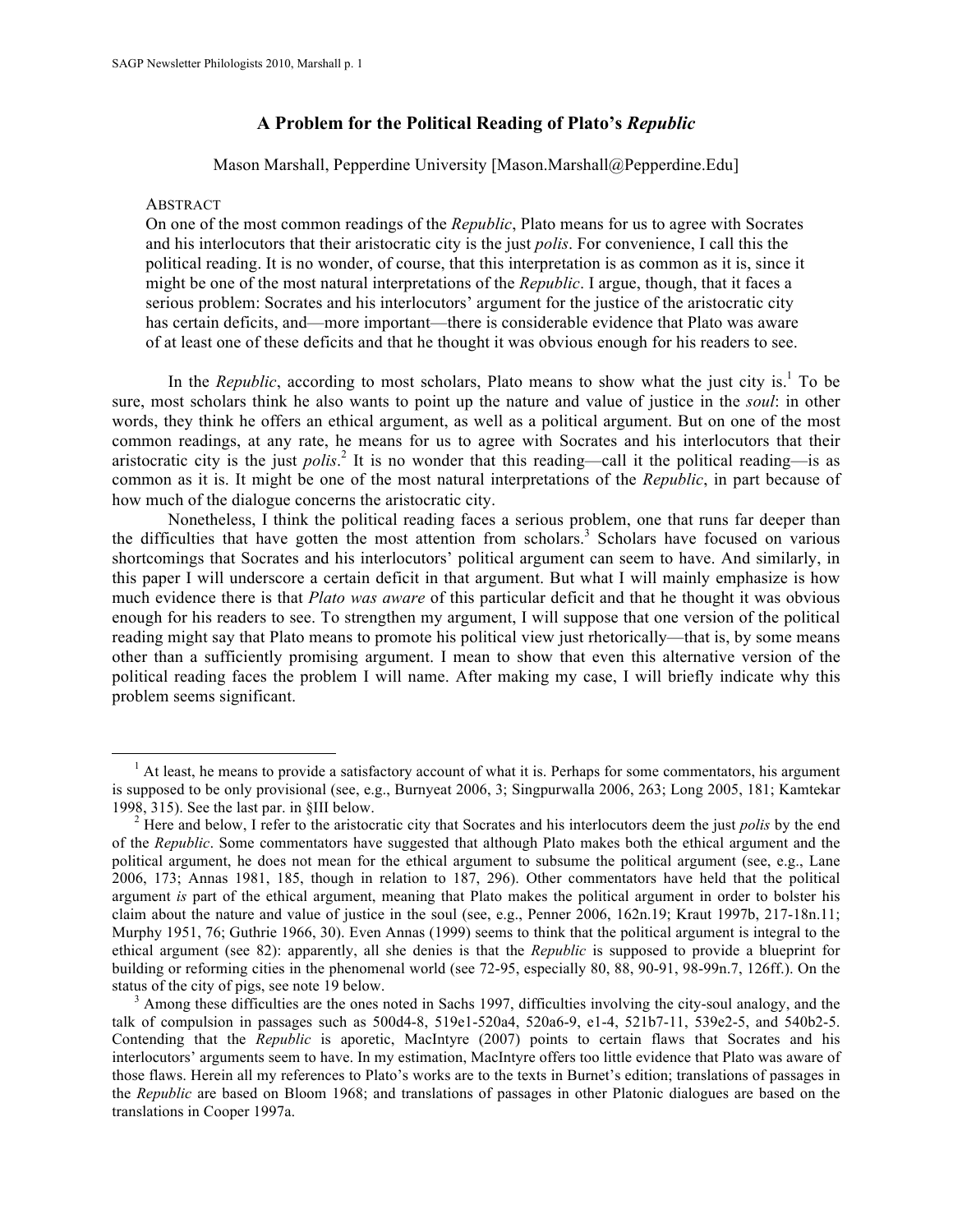#### *I. A gap in the Republic*

Let me start by noting that in the *Republic*, when Socrates and his interlocutors claim that the aristocratic city is just, the reason they give is that it is the *best possible* city. This is to say that, on the one hand, they infer the aristocratic city's *justice* from its *bestness* and, on the other hand, they treat the *best* city as the best *possible* city.<sup>4</sup> In turn, they claim that the aristocratic city is possible—in other words, that it could exist, meaning that it is allowed by the constraints of this world. These include physical constraints (such as gravity), psychological constraints, and so on. By the end of the *Republic* and even from the outset of the discussion of political justice, Socrates and his interlocutors act as if a city has to be allowed by these constraints in order to be the just city. That is, they adhere to the possibility requirement, as we can call it. For example, as soon as they set out to describe the just city, the first thing they try to see is how to arrange a city so that the people in it have enough food (369d1-3).

I have already argued for all of this at length elsewhere,<sup>5</sup> and I will not beat a dead horse here. What matters at the moment is that once Socrates and his interlocutors claim that the aristocratic city is possible, they need to argue well enough that it *is*, and it is not at all clear that they follow through in this regard. To start with, notice how hard their task is. In the aristocratic city, there are rulers who know the Form of the Good.<sup>6</sup> So in order to show that the aristocratic city is possible, Socrates and his interlocutors need to show that the Good is humanly knowable.

To show *that*, they need to be pretty thorough: they need to show that there are no insurmountable obstacles to humanly knowing the Good—in other words, that there is nothing that would always block our path. And Socrates and his interlocutors are scarcely that thorough. Granted, they recognize *certain* things that might keep a human being from knowing the Good, and they work hard to show that *those* obstacles could be overcome. For example, they argue assiduously that human beings someday could overcome the obstacles to getting a proper education (see especially 376e-427c, 474b-502c, 502d-541b). But although it helps that Socrates and his interlocutors address obstacles of that sort, it is not enough, because there still might be other obstacles. Suppose, for example, that we came to be properly educated by Socrates and his interlocutors' standards. Even then, there still might be something that kept us from knowing the Good. Momentarily, I will indicate why; but for now, the point I mean to make is that there is a substantial gap in Socrates and his interlocutors' political argument.

#### *II. Why the gap matters*

Did Plato just overlook this gap? Or, if he saw it, did he think his readers would overlook it? If we adopt the political interpretation, then presumably we have to say "yes" in response to one of those two questions: we have to say either that he thought his readers *should* be persuaded, or simply that he thought they *would* be persuaded, by the argument he put into the mouths of Socrates and his interlocutors (see the second par. of this paper).<sup>7</sup> And perhaps we would turn out to be right if we said one

 <sup>4</sup> At least, this is the case *all told*. Below see note 22 and the text to it on the shifts between the *possibility* requirement and the *approximation* requirement, as I call them. In the final estimation, the requirement that Socrates

and his interlocutors have to meet is the possibility requirement, rather than the approximation requirement.<br><sup>5</sup> See Marshall 2008. On the inference from "best" to "just," see 427e10-12. On treating "best" as "best possible," see, e.g., 456e6-7. Let me stress that when Socrates and his interlocutors claim that the aristocratic city is possible, their claim is not that it *is* attainable for some particular society, but simply that there *could* be such a city *some*where *some*time (see Marshall 2008, 72; Burnyeat 1999, 306-07). I should add that on the issue of possibility, herein I sacrifice a little accuracy for ease of statement. Although Socrates and his interlocutors proceed as if a city has to be possible in order to be *best*, it is not clear that on their terms a city must be possible in order to be *just* (see Marshall 2008, 80). Nothing hinges on this herein, though.<br><sup>6</sup> Rowe (2007, 214-28; 2005, 222-24; 2003b), e.g., has effectively denied this (cf. Williams 2006, 133-34), and I

lack enough space to defend it here. But it is exceedingly common for scholars to make this sort of claim. In fact, for commentators such as Keyt (2006, e.g. 198-99), Weiss (2001, e.g. 204), Kraut (1973, e.g. 213), and C. Gill (1979, 152), in the *Republic* even just to *be a philosopher-ruler* is to know the Forms. <sup>7</sup> At least, we probably have to say that Plato meant for *most* of his readers to overlook the gap. If *many* of them

spotted the difficulty, word might spread quickly enough. (On Plato's target audience or audiences, see note 11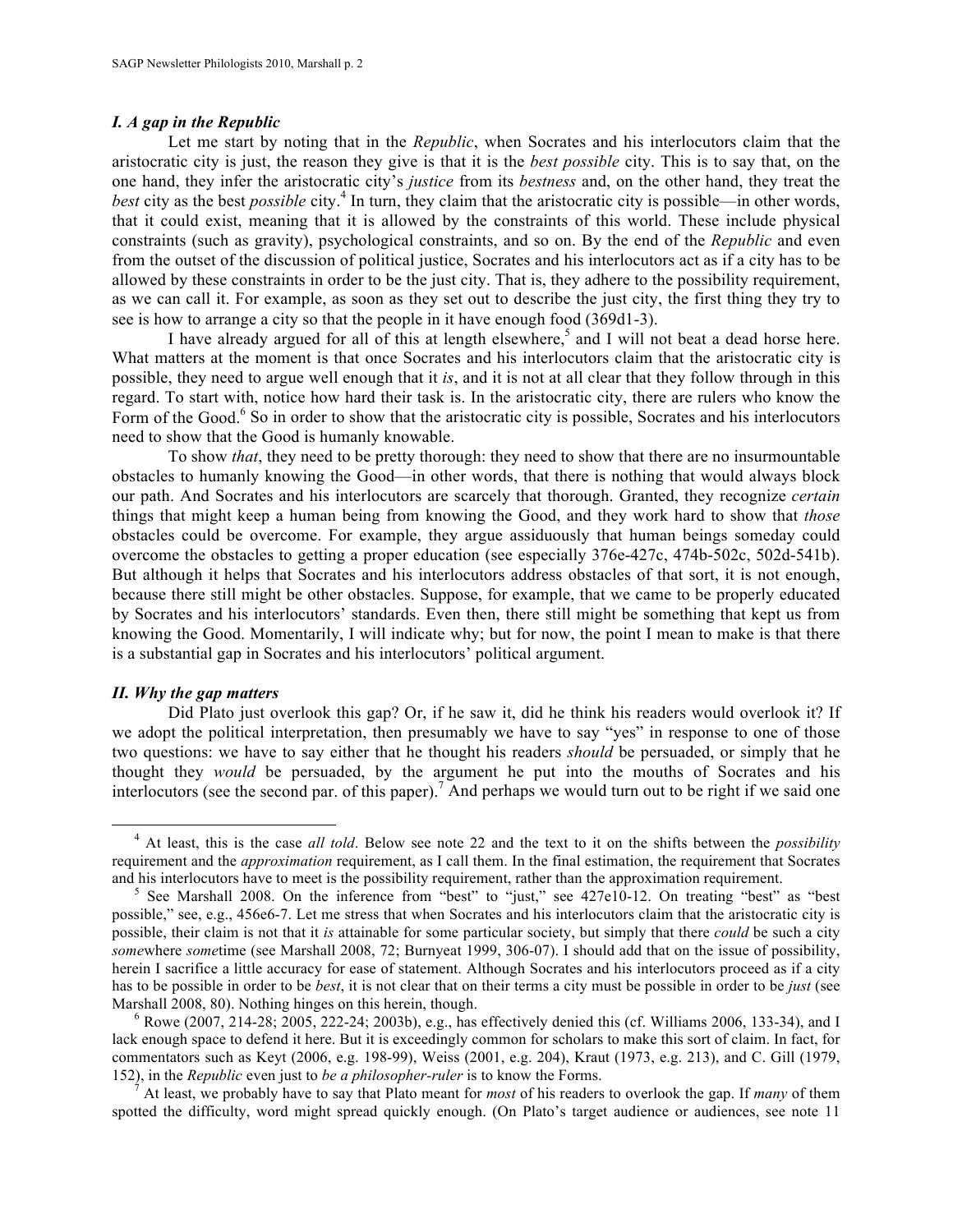of these things. But based on the evidence we have, Plato is more likely to have seen the gap and to have figured there is a good chance that readers would see it. Here is what leads me to think so. Regardless of whether it is novel, it seems compelling.

First, knowledge of the Good (if there is such a thing) is the most valuable kind of knowledge. And in Greece, at the point when Plato probably wrote the *Republic*, a certain religious view said that the most valuable kind of knowledge is out of reach for human beings because only gods can have it, and human beings cannot become gods.<sup>8</sup> This was the traditional religious view, and a lot of Greeks still held to it.<sup>9</sup> At the same time, other Greeks, more and more, were rejecting the traditional view in favor of a new religious view. Is the traditional view correct? That was a live question at the time, and it got a lot of attention.<sup>10</sup> It is hard to imagine that Plato was blind to this or that he thought his readers would be.

Among other reasons: In the *Republic*, Socrates rejects the traditional view, obviously. But he seems to accept it in other dialogues that Plato is thought to have written before the *Republic* and around the time when he wrote the *Republic*. <sup>11</sup> For example, in Plato's *Apology* Socrates makes a point of saying that he has, at most, only human wisdom, as opposed to full-blown divine wisdom. Similarly, there is a passage near the end of the *Phaedrus* where Socrates seems to mean that only gods are wise, and human beings can never be. There is a string of passages like that in Plato's dialogues other than the *Republic*. 12 If you were an inquisitive ancient Greek and you compared those passages to the *Republic*, while all around you the traditional religious view was being debated, you would wonder what Plato was up to. You would wonder *why* in the *Republic* Socrates rejects that view, whereas in those other dialogues he sticks with it; in other words, in reading the *Republic* you would want to know what *evidence* Socrates has that the traditional view is false. And if, for example, you suspected that *Plato* had changed *his* mind, now rejecting the traditional view, you would be especially curious what the evidence is supposed to be. So the gap in Socrates and his interlocutors' political argument would tend to draw your attention: you would be waiting to see Socrates explain what he thinks is wrong with this traditional religious view.

And there also is another point you might expect him to address. Consider the *Phaedo*—another dialogue that Plato is thought to have written before he wrote the *Republic* (see note 11 above). In the *Phaedo*, too, Socrates maintains that knowledge of the most valuable kind is out of reach for human beings. But in this case, his reason has to do with more than just the traditional religious view I have mentioned. One idea in the *Phaedo* is that the human path to knowledge is forever blocked by a certain

below.) On another point: Note that not even Blondell (2002, 165-250) suggests that Plato offers any argument for the aristocratic city's possibility other than the argument which Socrates and his interlocutors explicitly voice.<br><sup>8</sup> Cf., e.g., Forster 2006, 12-13n.25, 18n.41; McPherran 2006b, 246; 2006a, 100n.27; 1996, 291-97; Vlastos

1994, 63; Sourvinou-Inwood 1990, 303; Ostwald 1986, 287; Dover 1974, 75; Snell 1953, 136-52. On the importance of religion in the culture in which the *Republic* was written, see, e.g., McPherran 2006b, 245; Morgan

1992, 227-29; Sourvinou-Inwood 1990, 304-06; Yunis 1988, 19-28, 40.<br><sup>9</sup> See, e.g., Morgan 1992, the text to 228n.4, 229-31; 1990, 113, 194n.5. Cf., e.g., Price 1999, 67-88, especially<br>78-79; Parker 1996, 152-53, 196, 220-2

 $\overline{a}$ 

<sup>10</sup> See, e.g., Humphreys 2004. Cf., e.g., Burkert 1985, 305-29.<br><sup>11</sup> On Platonic chronologies, here and below see especially Kahn 2002, which includes some other relevant bibliographical information. Herein I make no claim about who Plato's target audience was (or who the target audiences were); whether, e.g., the *Apology* or *Phaedo* was *circulated* before the *Republic* was; or—for that matter—whether the *Republic*'s Socrates is supposed to be the same character as the Socrates in other Platonic dialogues. All I need to say is something on this order: When Plato wrote the *Republic*, he likely envisioned that many of his readers *might* at some point gain access to, e.g., the *Apology* or *Phaedo* in generally the form in which we have them (cf. note 7 above). For some recent claims about whom Plato wrote for, see, e.g., Yunis 2007, 1, 5, 15; Burnyeat 2006, 3; Thesleff 2000, 63-64; 1998, 55, which contain some other relevant bibliographical information.<br><sup>12</sup> In the *Apology*, Socrates repeatedly emphasizes, meanwhile referring to the divine, "that human *sophia* 

worth little or nothing" (23a6-7)—that the "wisest" (**sofw/tato/j**: 23b2; cf. **sofw/taton**: 21b6) human being is the one who sees, like Socrates, "that his *sophia* is worthless" (23b3-4). In the *Phaedrus*, see 278d3-6. On other relevant passages in Plato, see, e.g., Forster 2006, 12 with 12-13n.25, and 18 with 18n.42; Rowe 2005, 222n.23 and the text to it; 2003b, 57n.1 and the text to it; Wolfsdorf 2004, 130; Weiss 2001, e.g. 6, 8-10, 139-40, 179; 1994, 273-74; Schmid 1998, e.g. 159; Brickhouse and Smith 1994, 38-45; Kraut 1984, 288-94.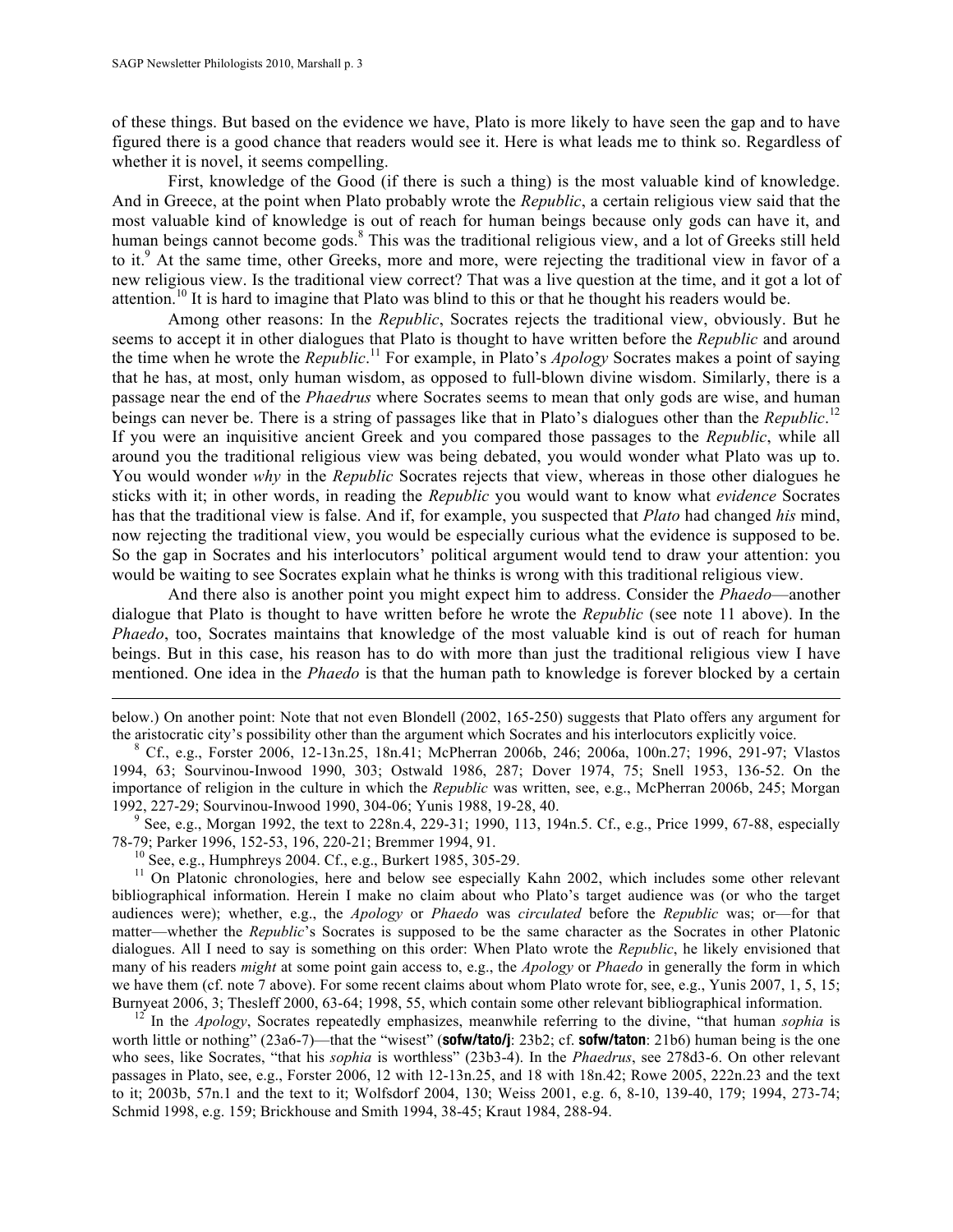obstacle involving sensory perception.<sup>13</sup> Roughly, the idea may be that only phenomena can trigger recollection of the Forms, and phenomena can trigger recollection only if they are (or appear) *F* and, in turn, remind us of the Form of  $\vec{F}$ -ness;<sup>14</sup> yet each phenomenon has contrary predicates,<sup>15</sup> and as a result phenomena are too different from the Forms to recollect them to us.<sup>16</sup> In its context, that idea has force; for in working off of phenomena that are both *F* and not-*F*, we might always struggle to isolate their *F*ness enough to determine what the Form of *F*-ness consists of.<sup>17</sup> And at any rate, in reading the *Republic* you would wonder why this obstacle involving sensory perception is *not* insurmountable—that is, you would wonder why Socrates is *right* in the *Republic*, such that he is *wrong* in the *Phaedo*. Granted, you might think that Plato had simply changed his view on this issue. But at the least, you would wonder *why* his view had shifted. This is another reason that the gap in Socrates and his interlocutors' political argument in the *Republic* would tend to draw readers' attention. Now, perhaps this connection between the *Republic* and the *Phaedo* just did not occur to Plato. Or perhaps he was confident that it would slip past his readers. But that seems unlikely, in part since the bit about the obstacle involving sensory perception is a major theme in the *Phaedo*.

All of this leads me to the idea I mentioned—that the likelihood is that Plato saw the gap and that he figured there is a good chance that his readers also would see it. With that idea in mind, I have come to think that the political reading of the *Republic* runs up against a serious problem.

#### *III. Some objections*

But we might say I am being too hasty, because there are certain obvious objections we can raise. For one, we might say that my focus has been too narrow. Granted, there *is* a gap in Socrates and his interlocutors' political argument in the *Republic*. But the main thrust of their argument is that the aristocratic city is *just*; and the part of the argument I have targeted is the claim that the aristocratic city is *possible*. We might ask whether that part of the argument is essential to the argument. Could we not get rid of that part and still have a decent argument? In other words, even if Socrates and his interlocutors are wrong that the aristocratic city is *possible*, could they not still be right that it is *just*?

Oddly enough, the answer is "no." Again, Socrates and his interlocutors proceed as if a city is not just unless it is possible: rather than trying to picture the city that is best *and* that also happens to be possible, they try to think of the *best possible* city.18 If a city *need not* be possible in order to be just, then Socrates and his interlocutors' discussion of cities is misguided from its outset; for in that case, the just city might be better than all the cities they describe—including the aristocratic city and even the so-called city of pigs (372d5-6), since Socrates and his interlocutors adhere to the possibility requirement even

<sup>&</sup>lt;sup>13</sup> See especially 65a9-c1; 66d4-7 with Baltzly 1996, 125-28; 66e3-5; 79c5. Perhaps the idea is not just that *fullblown* knowledge is out of reach, but that even *partial* knowledge is. Although at 66d8 and e5 there are references to knowing *purely* and at b6-7 to *sufficiently* (**i(kanw=j**) attaining the truth, there is no qualifier such as **kaqarw=j** or **i(kanw=j** at 66d6-7, e1-4, e4-6, or 67a2-6.<br><sup>14</sup> For Sedley (2006), e.g., Plato in the *Phaedo* "is at pains to avoid tying his whole argument to the choice of

resemblance as the correct account of the vexed Form-particular relationship" (321), but Plato struggled to find a satisfactory alternative to the resemblance account, and "to judge from his persistent adherence to it in both *Republic* and *Timaeus*, the resemblance model is the one on which Plato eventually settled" (322). For indication that the idea in the *Phaedo* might be just that phenomena *appear* **F**, and not that they *are* **F**, see, e.g., 74b7-c3.<br><sup>15</sup> See, e.g., 74b7-10, 102b3-d2. Cf. *Republic* 523b9-525a1.<br><sup>16</sup> Perhaps we are to think that **F** phenomena ar

*contingently*  $\vec{F}$ , and that they thus are *fully*  $\vec{F}$ , instead of just approximately  $\vec{F}$ . Commentators now often hold that this is what the *Phaedo* means. See Kelsey 2000 for a response and for some other relevant bibliographical information. Osborne (1995), e.g., tries to chart a path around the *Phaedo* obstacle referred to here above.

<sup>&</sup>lt;sup>17</sup> Of course, perhaps when we scrutinize the objects of sensory perception that we take to be  $\vec{F}$ , investigating what *F*-ness might be, we need not make *continual* reference to them in the course of inquiry. The danger is just that, in whatever way, our encounters with phenomena will ineluctably color our reflections, keeping us from seeing far enough beyond the phenomenal world to glimpse the Forms fully enough. <sup>18</sup> See the qualifications in notes 4 and 5 above.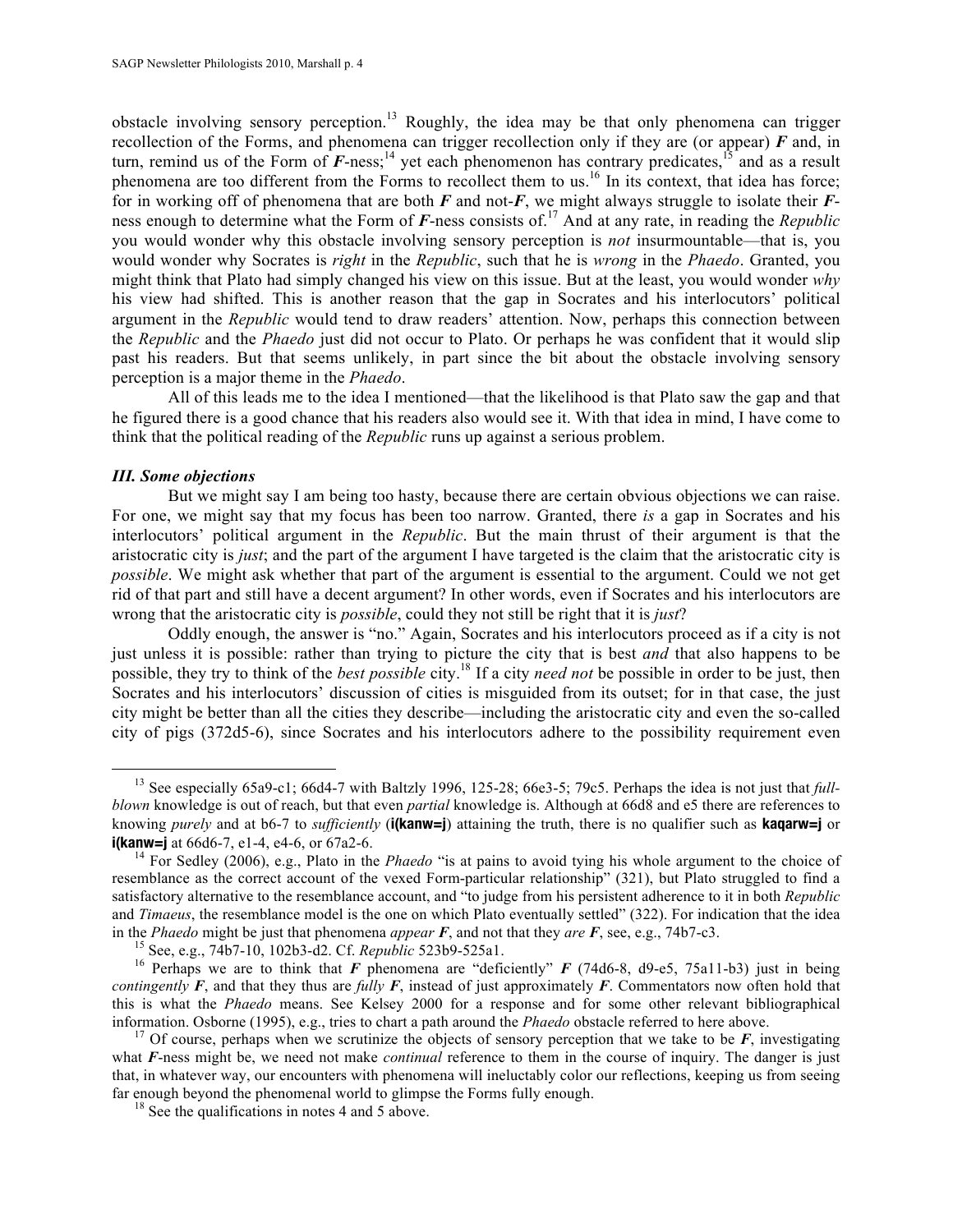when they first start to discuss political justice.<sup>19</sup> If the just city is not the best *possible* city, then perhaps it is simply the best *conceivable* city; and perhaps the best conceivable city is better, so to speak, than the best possible city.20 For example, the best conceivable city might be a *polis* in which, say, no one needs food, people can fly like Superman, and they need only to love and be loved, if they have any needs at all. A wide range of counterfactual states of affairs are readily conceivable (Superman, Homeric and Hesiodic gods—anything but square circles, for example). In short, Socrates and his interlocutors need to be right that the *just* city is the best *possible* city; and they also need to be right about *which particular* city is the best *possible* city.

Granted, this, too, is something Plato might have overlooked. But we would go too far if we said that he did miss it; for the point is fairly straightforward.<sup>21</sup> It simply proceeds from the general rule that the looser the constraints a city is under, the better the city can be. The constraints act as a cutoff that keeps the city from getting any better; they function as a cap on how good the city can get. For that matter, there are passages in the *Republic* which reflect the idea of a cutoff. Take, for example, a disputed passage in Book V—namely, 472b3-473b3. There (473a7-b3), at a point when Socrates and his interlocutors have been faithfully adhering to the possibility requirement, they effectively trade it in for what we might call the *approximation* requirement, meaning they agree to look not for the best *possible* city, but for the best city that could at least be *approximated* closely enough in the phenomenal world. In this passage, they plainly allow that there is a city which is better than the best *possible* city. And it is odd that they make the move that they make here—most especially because they have switched *back* to the *possibility* requirement by the time the dialogue ends.<sup>22</sup> Plato might have included this passage so as to get readers to reflect on the notion of a cutoff.

Of course, there are other objections we might raise. For example, we might say that contrary to what I have suggested, Socrates and his interlocutors need not *show* that the Form of the Good is humanly knowable: Plato means for us just to *provisionally* accept that the Good could be humanly known. The snag here, though, is that unless we know what it is to be in a state of knowing the Good, it is hard to see what counts as evidence that a human being *could* be in that state. Typically, when we do see what counts as evidence that a human being could be in a certain state, we have a full enough picture of what being in that state is, what signs or symptoms it brings with it—for example, what it is to have the flu. When we do not already know the Good, we are in much less familiar territory as we speculate about what knowing it would be. So in any case, it would seem that either Socrates and his interlocutors *show* that the Good is humanly knowable, or they leave us in the dark about whether it is. Further, it would seem that the only way to *show* that the Good is humanly knowable is to show that some human being *has* known it or does know it. Perhaps there are other ways. But what would they be?

<sup>&</sup>lt;sup>19</sup> See the first par. in §I above. For Smith (2001, 122-25), Plato thinks the city of pigs is as good as the aristocratic city; and for Morrison (2007, 252-54) and Silverman (2007, 69), Plato thinks the city of pigs is *better than* the aristocratic city. But even if Morrison is right that nothing in the *Republic* suggests that the city of pigs is *impossible, neither are we given much reason to think it is <i>possible*.<br><sup>20</sup> Now, perhaps the best possible city and the best conceivable city are coterminous with each other: perhaps a

city, *by definition*, contains human beings, and human beings, by definition, are under the constraints of this world such that a would-be city which is *not* under those constraints is on par with a square circle, meaning that the very idea of it is incoherent. But if so, this is simply an open-and-shut case: in order to show that a particular city is just, Socrates and his interlocutors need to show that this city is allowed by those constraints.

<sup>&</sup>lt;sup>21</sup> Incidentally, Marshall 2008 was by no means the first essay to include the sort of claims I make about possibility in the *Republic*. See, e.g., Morrison 2007, 232, 234; Barney 2002; Bobonich 2002, 73; Burnyeat 2000, 64; 1999; Laks 1990; Reeve 1988, especially 110; Annas 1981, 185 (which has to be viewed in light of 187, 296);

<sup>&</sup>lt;sup>22</sup> Another reason is that they may be *mistaken* in switching to the approximation requirement: at least, Nagel (1991, 6-7), e.g., has a potent intuition on his side when he maintains that a political ideal should be rejected if it is humanly unreachable (cf. 26-32; Brown 2005, 85-86). On the dispute over V.472b3-473b3, see Marshall 2008. Therein see 72 and 76 on the switch to the *approximation* requirement, and 81-82 on the switch back to the *possibility* requirement.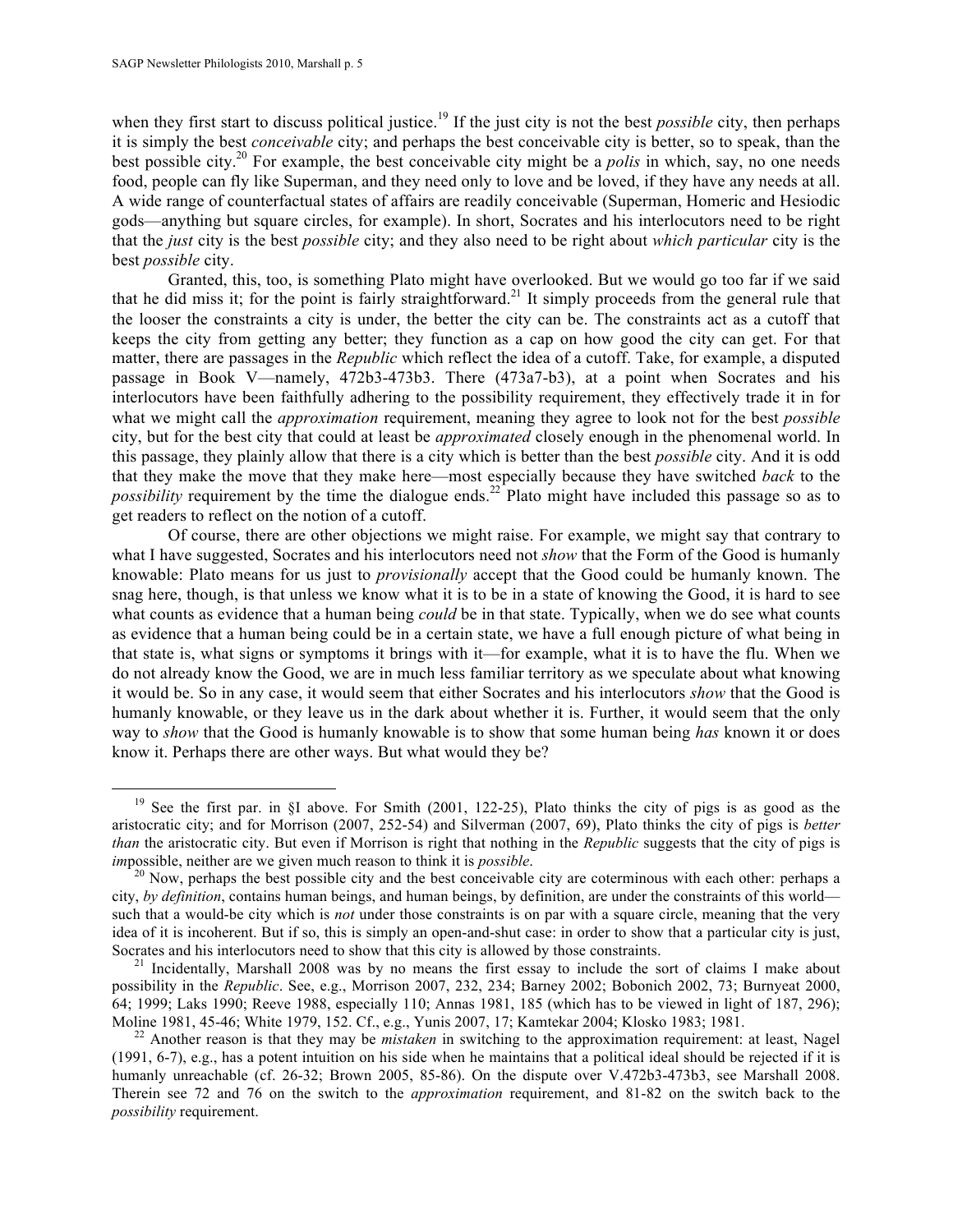### *IV. Conclusion*

In the end, the political reading of the *Republic* does seem to face a serious problem. On the one hand, there is a substantial gap in Socrates and his interlocutors' argument for the justice of the aristocratic city; and if we maintain that Plato endorses that argument, we have to say that he overlooks this gap or expects his readers to overlook it. But on the other hand, it is more likely that Plato *saw* the gap and that he figured there is a good chance that readers would see it.

Of course, it is sensible to ask: So what? Even if the political reading is problematic, we might say, its competitors are plainly no better off. But we might well be wrong about this. Various commentators may be correct that there is a "hermeneutic circle" of a certain sort, in the language that one of them borrows.<sup>23</sup> The idea is that all readings of Plato are inevitably rooted in certain assumptions, some of which are so diverse as to yield not just competing interpretations but rival interpretive frameworks, as they might be termed. The frameworks affect *what counts as evidence* against a particular reading, or at least how heavily a piece of evidence counts against that reading. As a result, oftentimes the only way to demonstrate the superiority of one reading over another is to show, for example, that the other reading does not cohere with itself or that it clashes too much with intuitions that even its proponents will presumably have. Opponents of the political reading will often be able to neutralize certain evidence that at first can seem to count decisively against them.

Take, for example, the fact that Aristotle knew Plato and apparently accepted the political reading of the *Republic*. At the least, this can seem to put the burden of proof firmly on anyone who opposes the political reading.<sup>24</sup> But according to Giovanni Ferrari, even Leo Strauss is able to nullify the Aristotle evidence.<sup>25</sup> That is significant because whatever Strauss took the ultimate purpose or purposes of the *Republic* to be, the conflict between the political reading of the *Republic* and Strauss' interpretation can seem to be especially sharp. In fact, on a reading commonly associated with Strauss, the *Republic* is supposed to teach us that the just city is impossible, so as ultimately to purge us of the ambition to make our *polis* into all that a city should be.<sup>26</sup> At any rate, we might expect the Aristotle evidence to pose an obstacle particularly for Strauss. Yet Strauss paints a picture in which Aristotle knew full well what Plato was really up to in the *Republic*: Aristotle recognized that Socrates' arguments were supposed to reveal

first and foremost Burnyeat 1998, 342-44, though contrast Ferrari 1997, 45. (References could easily be proliferated.) Strauss is famously enigmatic. Among his writings, see first and foremost Strauss 1964, 50-138.

<sup>&</sup>lt;sup>23</sup> Ferrari (1997, 62) uses this term. Rowe (2007, 50-51; 2002b, 308ff.) seems to think there is a hermeneutic circle of the sort I characterize here. Morrison (2007, 241) and Dillon (1999, 222) believe the circle is closed, so to speak, meaning that it prevents us *entirely* from arbitrating among radically opposed holistic interpretations, as Rowe (2007, 50-51) calls them—i.e., radically opposed views about what ultimate purpose or purposes the *Republic* has. Ferrari might agree. Some of my reasons for *dis*agreeing are those which Rowe (2002b, 308ff.) offers. Some commentators see little need to identify the correct holistic interpretation (see, e.g., Blackburn 2006, 163n.9 on Jonathan Barnes; Pappas 2004, 219; and especially Irwin 1988, 199). Meanwhile, some commentators acknowledge that they work off of certain assumptions, and they deem this unproblematic (see, e.g., Beversluis 2006, 85, 86, 91; C. Gill 2006, 137; 2002, 215-16; Irwin 1988, 197). But contrast, e.g., Rowe 2002a, 253-55; and note that many of the most prominent Anglo-American scholars now are wary of simply assuming, e.g., that Socrates speaks for Plato in the *Republic* (see, e.g., Rowe 2007; 2006b, especially 23; 2006a, e.g. 8; 2003a, 116-17; McCabe 2006; Schofield 2006, 16-19; 1996, 51; Annas 2004, 32; 2003b, 9-10, 25-42; 2003a, 1190, 1191; 1999, 10; Frede 1998; Cooper

<sup>&</sup>lt;sup>24</sup> Beversluis (2006, 101) and Irwin (1995, 5-7; 1992, 77) seem to think the opponents have the burden of proof. Granted, Tarrant (2000, 47) might be right to deny that in *Politics* 2.2-5 Aristotle identifies Plato's Socrates "directly with Plato. [The Socrates whom Aristotle refers to] is, perhaps, an intermediate hybrid." But see *Politics* 1274b9-11 with, e.g., Stalley 1991, 183-84n.5. Admittedly, there is no guarantee that Plato told Aristotle what the dialogues are meant to do; and even if Aristotle knew what Plato's *philosophical beliefs* were, Aristotle still might not have known what Plato's *intentions as an author* were. But we might figure that Aristotle at least talked with Plato about the dialogues, such that Aristotle had far more to go on than we have.<br><sup>25</sup> See Ferrari 1997, 62.<br><sup>26</sup> I.e., to purge us of that ambition, even if some distant approximation of political justice is worth seeking. See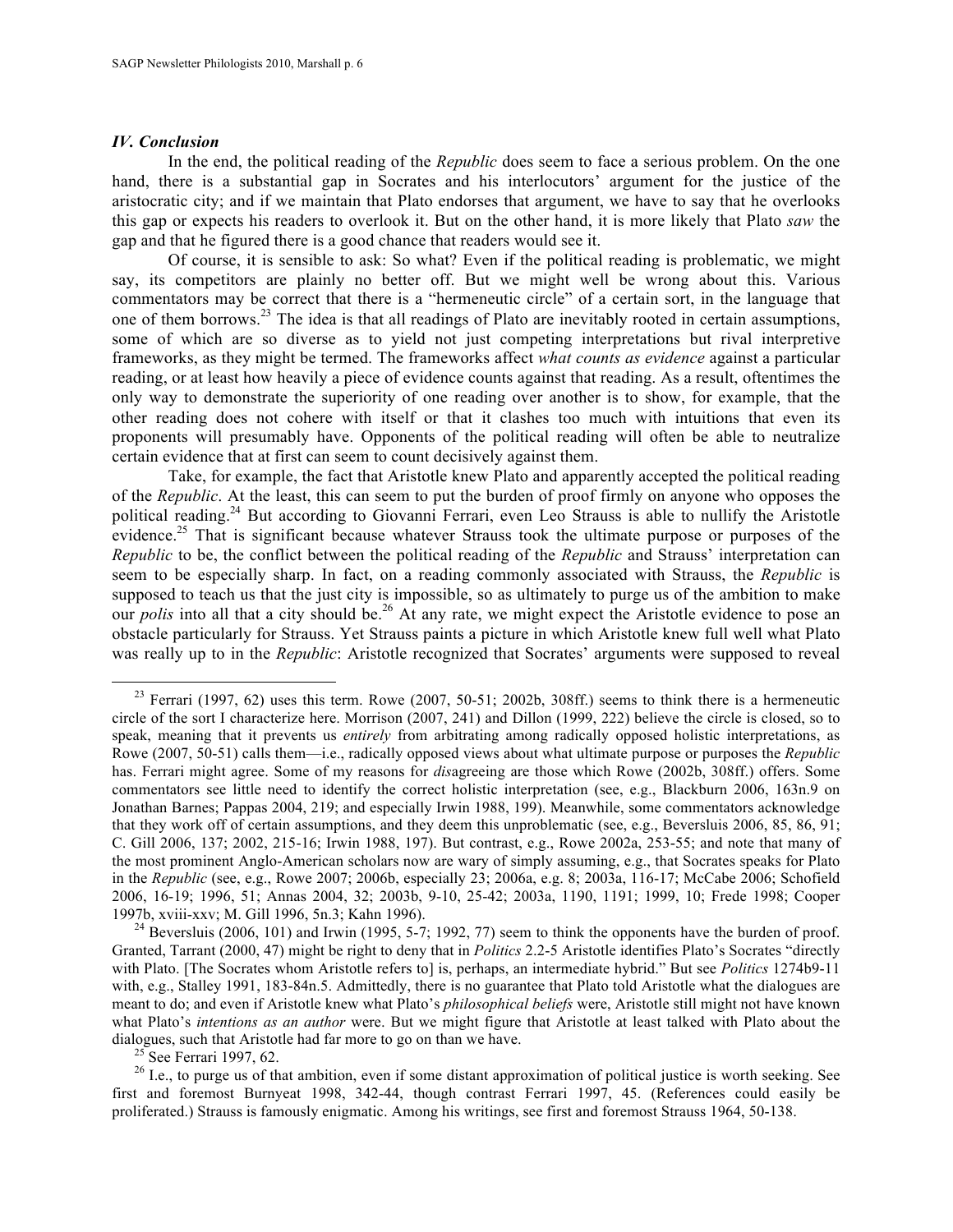philosophical problems that were intractable, and Aristotle addressed those arguments because he meant to offer solutions.<sup>27</sup> No doubt, Strauss' claim can be off-putting; but according to Ferrari it neutralizes the Aristotle evidence. If there is a hermeneutic circle of the sort I have mentioned, then a piece of evidence counts against a particular reading only if the evidence counts as a problem within that reading's own interpretive framework.

Further, if *Strauss* can sidestep even the Aristotle evidence, then many other competitors of the political reading may also fare much better than we might expect. Meanwhile, in laying out my argument above, I called on intuitions that most Anglo-American scholars will presumably share; so there seems to be evidence against the political reading that counts as a problem within its own interpretive framework. Certainly, the political reading might still be tenable, and perhaps all of its competitors still pale in comparison to it. But I submit that the problem I have pointed to is worth considering. At the least, it seems to deserve more attention than it has gotten.<sup>28</sup>

#### WORKS CITED

Annas, Julia. 1981. *An Introduction to Plato's "Republic."* Oxford: Clarendon Press.

- \_\_\_\_\_\_\_\_. 1999. *Platonic Ethics, Old and New*. Ithaca: Cornell University Press.
- \_\_\_\_\_\_\_\_. 2003a. "Plato." In *The Oxford Classical Dictionary*, ed. Simon Hornblower and Antony Spawforth. 3d edition, revised. Oxford: Oxford University Press: 1190-93.
	- \_\_\_\_\_\_\_\_. 2003b. *Plato: A Very Short Introduction*. Oxford: Oxford University Press.

\_\_\_\_\_\_\_\_. 2004. "Ancient Philosophy for the Twenty-First Century." In *The Future for Philosophy*, ed. Brian Leiter. Oxford: Clarendon Press: 29-43.

- Baltzly, Dirk. 1996. "Socratic Anti-Empiricism in the *Phaedo*." *Apeiron* 29, no. 4: 121-42.
- Barney, Rachel. 2002. "Platonism, Moral Nostalgia, and the 'City of Pigs.'" *Proceedings of the Boston Area Colloquium in Ancient Philosophy* 17: 207-27.
- Benson, Hugh H., ed. 2006a. *A Companion to Plato*. Malden: Blackwell.
- Beversluis, John. 2006. "A Defence of Dogmatism in the Interpretation of Plato." *Oxford Studies in Ancient Philosophy* 31: 85- 111.
- Blackburn, Simon. 2006. *Plato's "Republic": A Biography*. London: Atlantic Books.
- Blondell, Ruby. 2002. *The Play of Character in Plato's Dialogues*. Cambridge: Cambridge University Press.

Bloom, Allan, trans. 1968. *The "Republic" of Plato*. 2d ed. New York: Basic Books.

Bobonich, Christopher. 2002. *Plato's Utopia Recast: His Later Ethics and Politics*. Oxford: Clarendon Press.

Bremmer, Jan N. 1994. *Greek Religion*. Oxford: Oxford University Press.

- Brickhouse, Thomas C. and Nicholas D. Smith. 1994. *Plato's Socrates*. New York: Oxford University Press.
- Brown, Eric. 2005. "Plato on the Rule of Wisdom." In *Ancient Ethics and Political Philosophy*, ed. Tim Roche. (Spindel Conference 2004) *Southern Journal of Philosophy* 43, supplement: 84-96.

Burkert, Walter. 1985. *Greek Religion*, trans. John Raffan. Cambridge: Harvard University Press.

- Burnyeat, M. F. 1998. "Sphinx without a Secret." *New York Review of Books* 32, no. 9 (30 May 1985): 30-36. Reprinted in Smith 1998: 333-48.
	- \_\_\_\_\_\_\_\_. 1999. "Utopia and Fantasy: The Practicability of Plato's Ideally Just City." In *Psychoanalysis, Mind and Art: Perspectives on Richard Wollheim*, ed. Jim Hopkins and Anthony Savile. Oxford: Blackwell, 1992: 175-87. Reprinted in *Plato*, vol. 2: *Ethics, Politics, Religion, and the Soul*, ed. Gail Fine. Oxford: Oxford University Press: 297-308.
	- \_\_\_\_\_\_\_\_. 2000. "Plato on Why Mathematics is Good for the Soul." *Proceedings of the British Academy* 103: 1-81.
	- \_\_\_\_\_\_\_\_. 2006. "The Truth of Tripartition." *Proceedings of the Aristotelian Society* 106, no. 1: 1-22.

Cooper, John M., ed. 1997a. *Plato: Complete Works*. Indianapolis: Hackett.

\_\_\_\_\_\_\_\_. 1997b. "Introduction." In Cooper 1997a: vii-xxvi.

Dillon, John. 1999. "A Case-Study in Commentary: The Neoplatonic Exegesis of the *Prooimia* of Plato's Dialogues." In *Commentaries = Kommentare* (Aporemata, 4), ed. Glenn W. Most. Göttingen: Vandenhoeck and Ruprecht: 206-22.

Dover, K. J. 1974. *Greek Popular Morality in the Time of Plato and Aristotle*. Oxford: Blackwell.

Ferrari, G. R. F. 1997. "Strauss' Plato." *Arion* 5, no. 2: 36-65.

\_\_\_\_\_\_\_\_, ed. 2007. *The Cambridge Companion to Plato's "Republic."* Cambridge: Cambridge University Press. Forster, Michael N. 2006. "Socrates' Demand for Definitions." *Oxford Studies in Ancient Philosophy* 31: 1-47.

<sup>&</sup>lt;sup>27</sup> See Ferrari 1997, 62.<br><sup>28</sup> Thanks to Scott Aikin, Mark Anderson, James Booth, Caleb Clanton, Betsy Jelinek, Rusty Jones, Alasdair MacIntyre, Don Marshall, John Marshall, Gary Matthews, Peter Simpson, Rob Talisse, and Henry Teloh for comments on earlier drafts of this paper.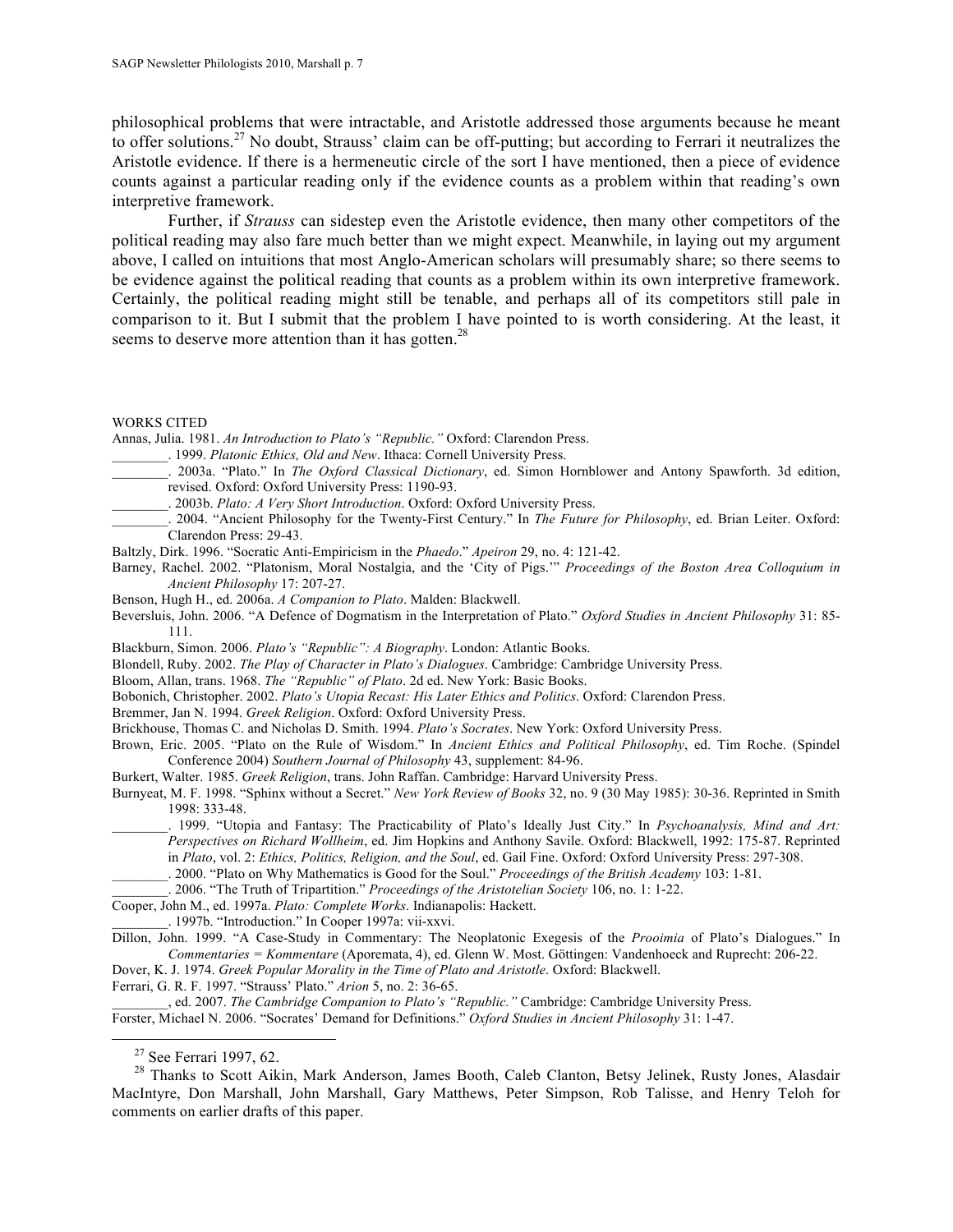Frede, Michael. 1998. "Plato's Arguments and the Dialogue Form." In *Oxford Studies in Ancient Philosophy* 4, supplement (1992): *Methods of Interpreting Plato and his Dialogues*, ed. James C. Klagge and Nicholas D. Smith: 201-19. Reprinted in Smith 1998: 251-69.

Gill, Christopher. 1979. "Plato and Politics: The *Critias* and the *Politicus*." *Phronesis* 24, no. 2: 148-67.

\_\_\_\_\_\_\_\_. 2002. "Critical Response to the Hermeneutic Approach from an Analytic Perspective." In Reale and Scolnicov 2002: 211-22.

\_\_\_\_\_\_\_\_. 2006. "The Platonic Dialogue." In Gill and Pellegrin 2006: 136-50.

Gill, Mary Louise. 1996. "Introduction." In *Parmenides*, trans. Mary Louise Gill and Paul Ryan. Indianapolis: Hackett: 1-116.

Gill, Mary Louise and Pierre Pellegrin, eds. 2006. *A Companion to Ancient Philosophy*. Malden: Blackwell.

Guthrie, W. K. C. 1966. *The Greeks and Their Gods*. Boston: Beacon Press, 1950. Reprinted.

Humphreys, S. C. 2004. "Dynamics of the Greek 'Breakthrough': The Dialogue between Philosophy and Religion." In *The Origins and Diversity of Axial Age Civilizations*, ed. Shmuel N. Eisenstadt. Albany: State University of New York Press, 1986: 92-110. Reprinted in *The Strangeness of Gods: Historical Perspectives on the Interpretation of Athenian Religion*. Oxford: Oxford University Press: 51-75.

Irwin, Terence. 1988. "Reply to David L. Roochnik." In *Platonic Writings, Platonic Readings*, ed. Charles L. Griswold. New York: Routledge: 194-99.

\_\_\_\_\_\_\_\_. 1992. "Plato: The Intellectual Background." In Kraut 1992: 51-89.

\_\_\_\_\_\_\_\_. 1995. *Plato's Ethics*. Oxford: Oxford University Press.

Kahn, Charles H. 1996. *Plato and the Socratic Dialogue: The Philosophical Use of a Literary Form*. Cambridge: Cambridge University Press.

\_\_\_\_\_\_\_\_. 2002. "On Platonic Chronology." In *New Perspectives on Plato, Modern and Ancient*, ed. Julia Annas and Christopher Rowe. Cambridge: Harvard University Press: 93-127.

Kamtekar, Rachana. 1998. "Imperfect Virtue." *Ancient Philosophy* 18, no. 2: 315-39.

\_\_\_\_\_\_\_\_. 2004. "What's the Good of Agreeing? *Homonoia* in Platonic Politics." *Oxford Studies in Ancient Philosophy* 26: 131- 70.

Kelsey, Sean. 2000. "Recollection in the *Phaedo*." *Proceedings of the Boston Area Colloquium in Ancient Philosophy* 16: 91- 121.

Keyt, David. 2006. "Plato and the Ship of State." In Santas 2006: 189-213.

Klosko, George. 1981. "Implementing the Ideal State." *Journal of Politics* 43, no. 2: 365-89.

\_\_\_\_\_\_\_\_. 1983. "Plato's Utopianism: The Political Content of the Early Dialogues." *Review of Politics* 45, no. 4: 483-509.

Kraut, Richard. 1973. "Reason and Justice in Plato's *Republic*." In *Exegesis and Argument*, ed. Edward N. Lee, Alexander P. D.

Mourelatos, and R. Rorty. *Phronesis* 1, supplement: 207-24.

\_\_\_\_\_\_\_\_. 1984. *Socrates and the State*. Princeton: Princeton University Press.

\_\_\_\_\_\_\_\_, ed. 1992. *The Cambridge Companion to Plato*. Cambridge: Cambridge University Press.

\_\_\_\_\_\_\_\_, ed. 1997a. *Plato's "Republic": Critical Essays*. Lanham: Rowman and Littlefield.

Laks, André. 1990. "Legislation and Demiurgy: On the Relationship Between Plato's *Republic* and *Laws*." *Classical Antiquity* 9, no. 2: 209-29.

Lane, Melissa S. 2006. "Plato's Political Philosophy: The *Republic*, the *Statesman*, and the *Laws*." In Gill and Pellegrin 2006: 170-91.

Long, A. A. 2005. "Platonic Souls as Persons." In *Metaphysics, Soul, and Ethics in Ancient Thought: Themes from the Work of Richard Sorabji*, ed. Ricardo Salles. Oxford: Clarendon Press: 173-91.

MacIntyre, Alasdair. 2007. "Yet Another Way to Read the *Republic*?" *Proceedings of the Boston Area Colloquium in Ancient Philosophy* 23: 205-24.

Marshall, Mason. 2008. "The Possibility Requirement in Plato's *Republic*." *Ancient Philosophy* 28, no. 1: 71-85.

McCabe, Mary Margaret. 2006. "Form and the Platonic Dialogues." In Benson 2006: 39-54.

McPherran, Mark L. 1996. *The Religion of Socrates*. University Park: Pennsylvania State University Press.

\_\_\_\_\_\_\_\_. 2006a. "The Gods and Piety of Plato's *Republic*." In Santas 2006: 84-103.

\_\_\_\_\_\_\_\_. 2006b. "Platonic Religion." In Benson 2006: 244-59.

Moline, Jon. 1981. *Plato's Theory of Understanding*. Madison: University of Wisconsin Press.

Morgan, Michael L. 1990. *Platonic Piety: Philosophy and Ritual in Fourth Century Athens*. New Haven: Yale University Press. \_\_\_\_\_\_\_\_. 1992. "Plato and Greek Religion." In Kraut 1992: 227-47.

Morrison, Donald R. 2007. "The Utopian Character of Plato's Ideal City." In Ferrari 2007: 232-55.

Murphy, Neville Richard. 1951. *The Interpretation of Plato's "Republic."* Oxford: Clarendon Press.

Nagel, Thomas. 1991. *Equality and Partiality*. New York: Oxford University Press.

Osborne, Catherine. 1995. "Perceiving Particulars and Recollecting the Forms in the *Phaedo*." *Proceedings of the Aristotelian Society* 95, no. 3: 211-33.

Ostwald, Martin. 1986. *From Popular Sovereignty to the Sovereignty of Law: Law, Society and Politics in Fifth-Century Athens*. Berkeley: University of California Press.

Pappas, Nickolas. 2004. Review of Roochnik 2003. *Journal of the History of Philosophy* 42, no. 2: 218-29.

Parker, Robert. 1996. *Athenian Religion: A History*. Oxford: Clarendon Press.

\_\_\_\_\_\_\_\_. 1997b. "The Defense of Justice in Plato's *Republic*." In Kraut 1992: Cambridge University Press: 311-37. Reprinted in Kraut 1997a: 197-222.